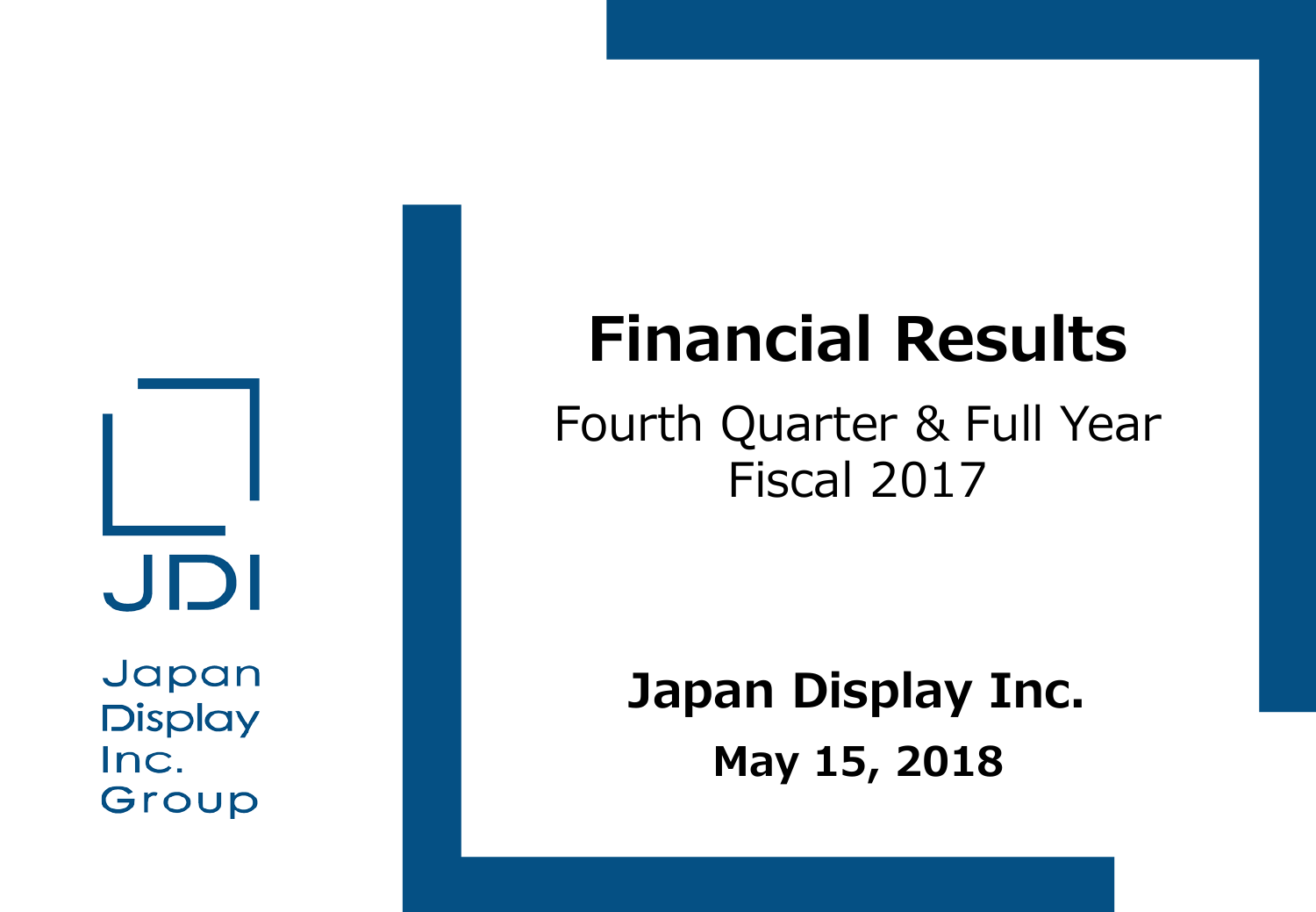# **4Q-FY17 Results & FY 18 Guidance**

# **Takanobu Oshima Chief Financial Officer**



Copyright © 2018 Japan Display Inc. All Rights Reserved. 2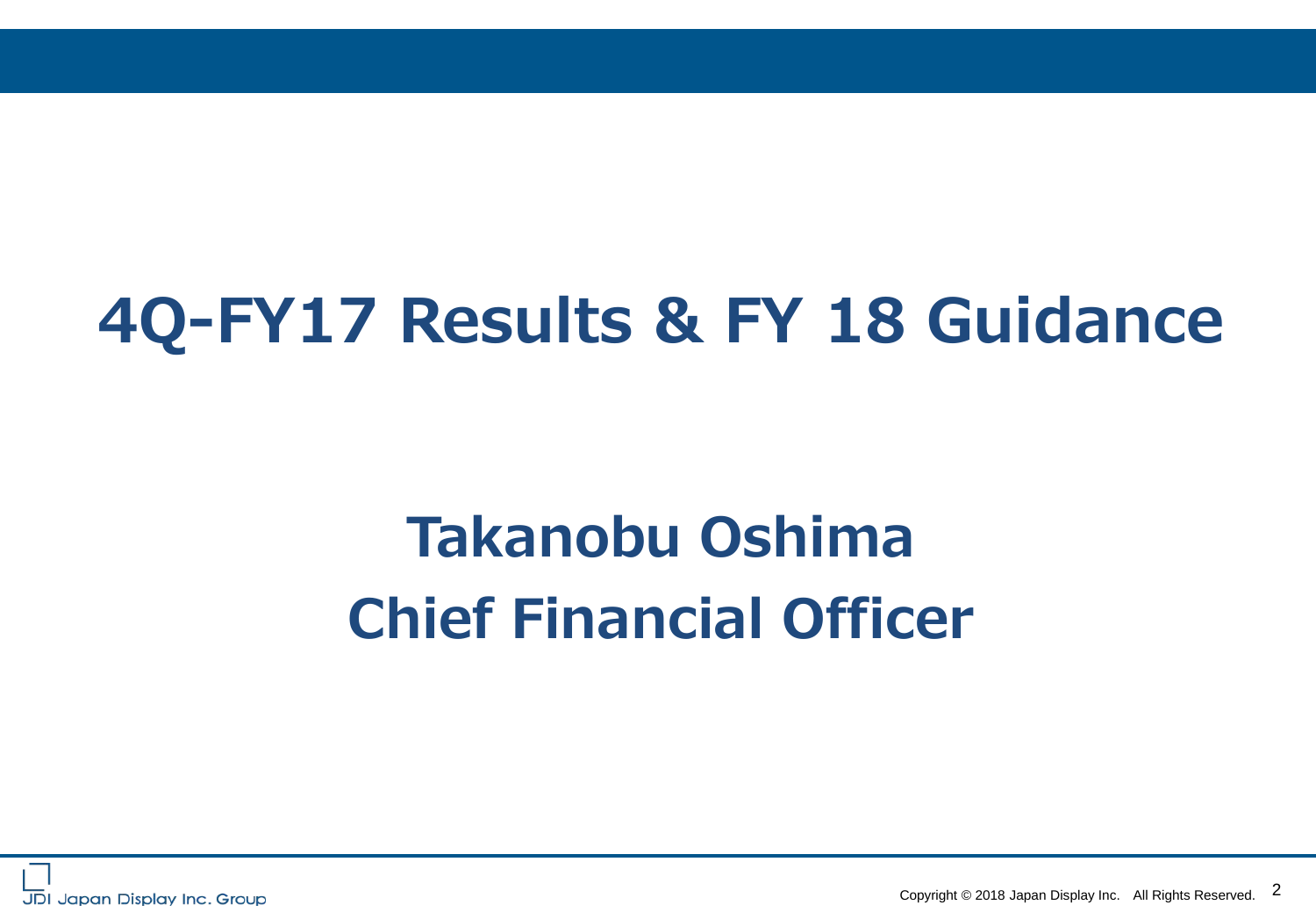## **4Q-FY17 Topics**

- Due to lower demand for smartphone displays 4Q sales fell 37% YoY, full-year sales **down 19% YoY. Lower gross profit on lower sales led to enlarged operating loss.**
- **Non-operating: Equity method losses of ¥4.1bn, forex losses of ¥3.3bn, depreciation costs of ¥3.3bn Extraordinary losses: ¥111.1bn (full term: ¥142.3bn) for business structure reforms**
- **Structural reforms proceeded as planned; reduced fixed costs to contribute to earnings from FY18**
- March 30: Announced capital procurement of ¥55bn (3rd-party allotment & transfer of **Nomi Plant); proceeds to be used to increase output of FULL ACTIVE™**
- Announced JOLED subsidiarization policy change; cooperation with JOLED centered on **auto biz will continue and be strengthend. JDI to distribute JOLED products thru its sales channels.**

(Billion Yen)

|                 | <b>Net</b><br>sales | <b>Operating</b><br>income | Ordinary<br>income | <b>Net</b><br>income | Dep. &<br>Amort. | <b>R&amp;D</b><br>expense | <b>FX</b> rate<br>(Y/US\$) |
|-----------------|---------------------|----------------------------|--------------------|----------------------|------------------|---------------------------|----------------------------|
| 4Q-FY17         | 151.9               | (22.9)                     | (35.1)             | (146.6)              | 21.4             | 4.5                       | 108.2                      |
| 3Q-FY17         | 191.7               | (12.1)                     | (18.4)             | (32.6)               | 22.2             | 3.8                       | 113.0                      |
| 4Q-FY16         | 240.2               | 8.0                        | 0.2                | (22.3)               | 25.3             | 4.7                       | 113.6                      |
|                 |                     |                            |                    |                      |                  |                           |                            |
| <b>FY17 (A)</b> | 717.5               | (61.7)                     | (93.7)             | (247.2)              | 91.2             | 19.2                      | 110.8                      |
| <b>FY16 (A)</b> | 884.4               | 18.5                       | (8.9)              | (31.7)               | 90.2             | 14.7                      | 108.4                      |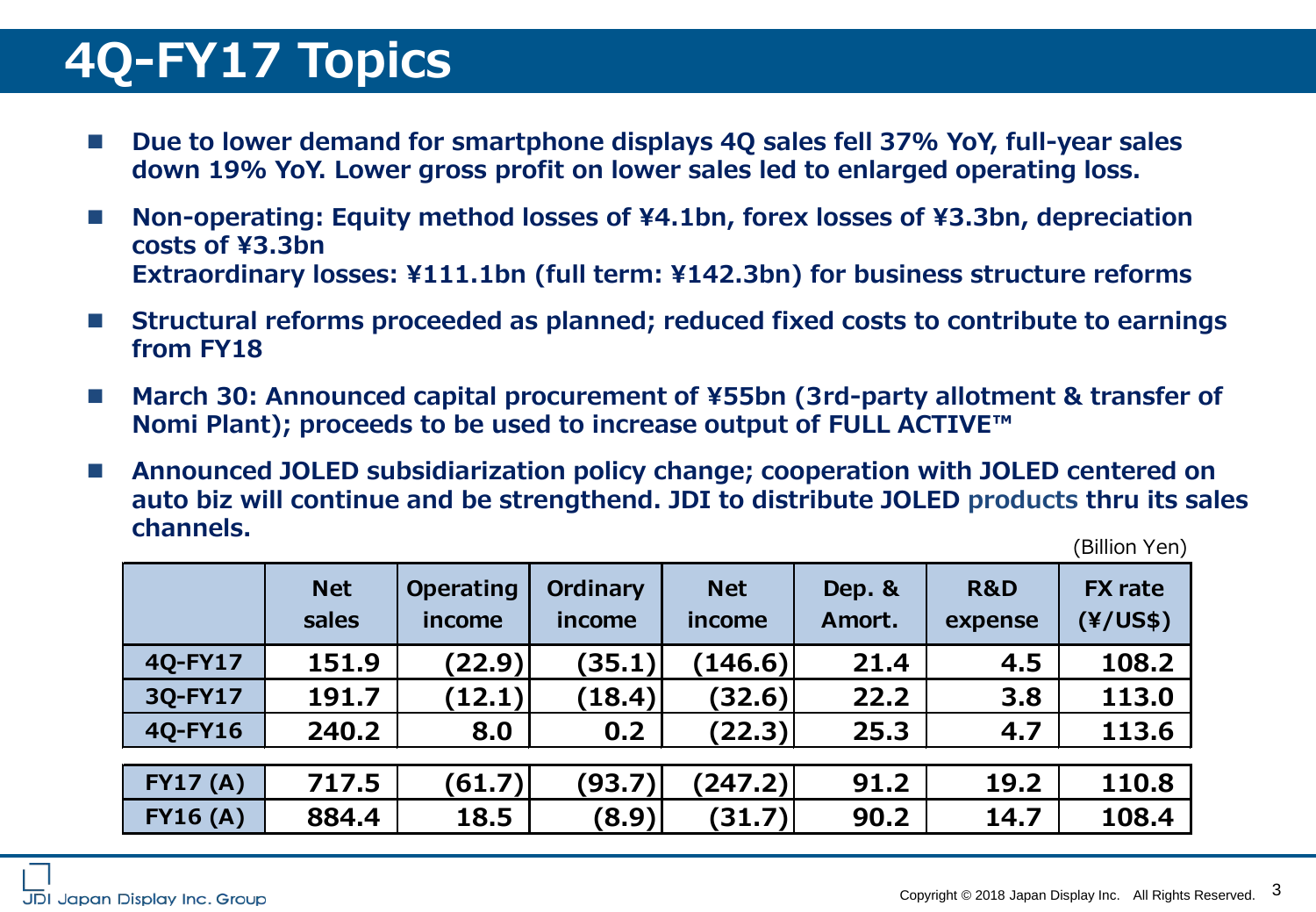## **Business Conditions**

### **Mobile Category**

- 4Q sales: Large decline due to major customer adopting OLED, weak smartphone shipments in China, tougher competition in display mkt and seasonal factors.
- FY18 1H sales likely to remain weak but expect FULL ACTIVE™ shipments to quickly grow as of 2H

#### ■ Non-Mobile Category

• Strong automotive sales. Quarterly sales showing record YoY growth. Double-digit sales growth expected in FY18



**Biz Conditions**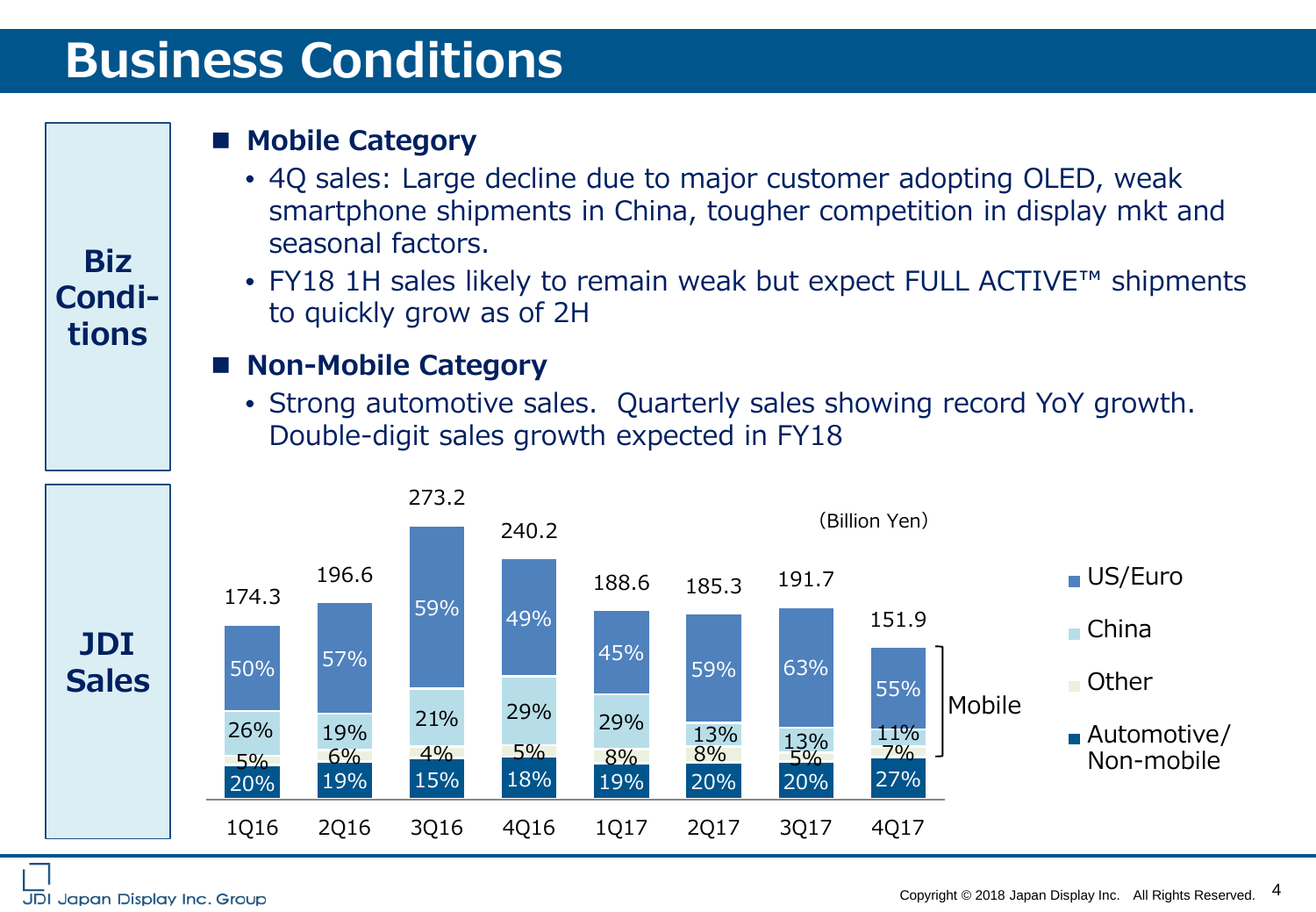### **Operating Results (3 mo. ended Mar. 31, 2018)**

|                                                       |                 |                 |         |          |                 |          | (Billion yen) |
|-------------------------------------------------------|-----------------|-----------------|---------|----------|-----------------|----------|---------------|
|                                                       | $Q4$ -FY17      | Q4-FY16         |         | YoY Chg. | Q3-FY17         | QoQ Chg. |               |
| Net sales                                             | 151.9           | 240.2           | (88.3)  | $-36.8%$ | 191.7           | (39.8)   | $-20.8%$      |
| Cost of sales                                         | 159.9           | 220.0           | (60.1)  | $-27.3%$ | 189.5           | (29.6)   | $-15.6%$      |
| Gross profit                                          | (7.9)           | 20.2            | (28.2)  |          | 2.2             | (10.2)   |               |
|                                                       | $-5.2%$         | 8.4%            |         |          | 1.2%            |          |               |
| SG&A                                                  | 14.9            | 12.2            | $+2.7$  | $+22.0%$ | 14.3            | $+0.6$   | $+4.3%$       |
| Operating income                                      | (22.9)          | 8.0             | (30.9)  |          | (12.1)          | (10.8)   |               |
|                                                       | $-15.0%$        | 3.3%            |         |          | $-6.3%$         |          |               |
| Net non-operating profit (loss)                       | (12.3)          | (7.8)           | (4.4)   |          | (6.3)           | (6.0)    |               |
| Ordinary income (loss)                                | (35.1)          | 0.2             | (35.3)  |          | (18.4)          | (16.8)   |               |
|                                                       | $-23.1%$        | 0.1%            |         |          | $-9.6%$         |          |               |
| Net extraordinary income (loss)                       | (111.1)         | (0.7)           | (110.3) |          | (14.7)          | (96.4)   |               |
| Income (loss) before tax                              | (146.2)         | (0.6)           | (145.6) |          | (33.1)          | (113.1)  |               |
| Income taxes                                          | $-96.2%$<br>0.4 | $-0.2%$<br>21.9 | (21.5)  | $-98.0%$ | $-17.2%$<br>0.3 | $+0.1$   | $+28.4%$      |
|                                                       |                 |                 |         |          |                 |          |               |
| Income (loss) attributable to<br>owners of the parent | (146.6)         | (22.3)          | (124.4) |          | (32.6)          | (114.0)  |               |
|                                                       | $-96.5%$        | $-9.3%$         |         |          | $-17.0%$        |          |               |
| <b>EBITDA</b>                                         | (4.7)           | 31.7            | (36.4)  |          | 8.1             | (12.8)   |               |
|                                                       | $-3.1%$         | 13.2%           |         |          | 4.2%            |          |               |
| Avg. FX rate (JPY/USD)                                | 108.2           | 113.6           |         |          | 113.0           |          |               |
| Q-End FX rate (JPY/USD)                               | 106.2           | 112.2           |         |          | 113.0           |          |               |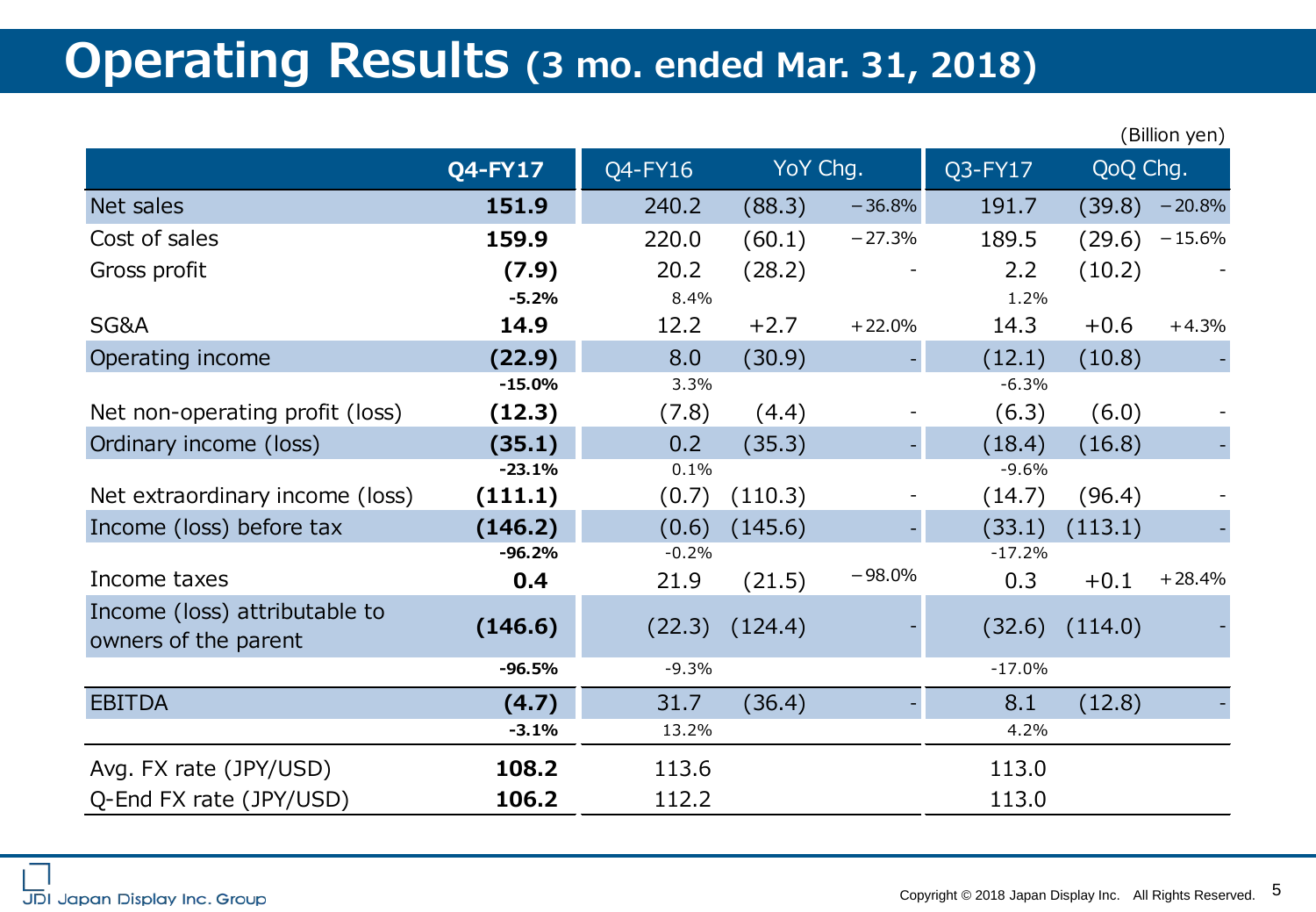## **FY 2017 Operating Results**

|                                                |                 |                 | (Billion yen)       |
|------------------------------------------------|-----------------|-----------------|---------------------|
|                                                | <b>FY2017</b>   | FY2016          | YoY Chg.            |
| Net sales                                      | 717.5           | 884.4           | $-18.9%$<br>(166.9) |
| Cost of sales                                  | 720.2           | 816.0           | (95.9)<br>$-11.7%$  |
| Gross profit                                   | (2.6)           | 68.4            | (71.0)              |
|                                                | $-0.4%$         | 7.7%            |                     |
| SG&A                                           | 59.1            | 49.9            | $+9.2$<br>$+18.5%$  |
| Operating income                               | (61.7)          | 18.5            | (80.3)              |
|                                                | $-8.6%$         | 2.1%            |                     |
| Net non-operating profit (loss)                | (31.9)          | (27.4)          | (4.5)               |
| Ordinary income (loss)                         | (93.7)          | (8.9)           | (84.8)              |
|                                                | $-13.1%$        | $-1.0%$         |                     |
| Net extraordinary income (loss)                | (143.7)         | (2.4)           | (141.4)             |
| Income (loss) before tax                       | (237.4)         | (11.2)          | (226.2)             |
| Income taxes                                   | $-33.1%$<br>9.9 | $-1.3%$<br>19.6 | (9.7)<br>$-49.7%$   |
|                                                |                 |                 |                     |
| Income (loss) attributable to owners of parent | (247.2)         | (31.7)          | (215.6)             |
|                                                | $-34.5%$        | $-3.6%$         |                     |
| <b>EBITDA</b>                                  | 19.6            | 100.8           | (81.2)<br>$-80.6%$  |
|                                                | 2.7%            | 11.4%           |                     |
| Avg. FX rate (JPY/USD)                         | 110.8           | 108.4           |                     |

#### **FY17 Extraordinary loss:**

• Biz structure improvement expenses: ¥142.3bn<br>• Allowance for doubtful account : ¥1.5bn  $\cdot$  Allowance for doubtful account :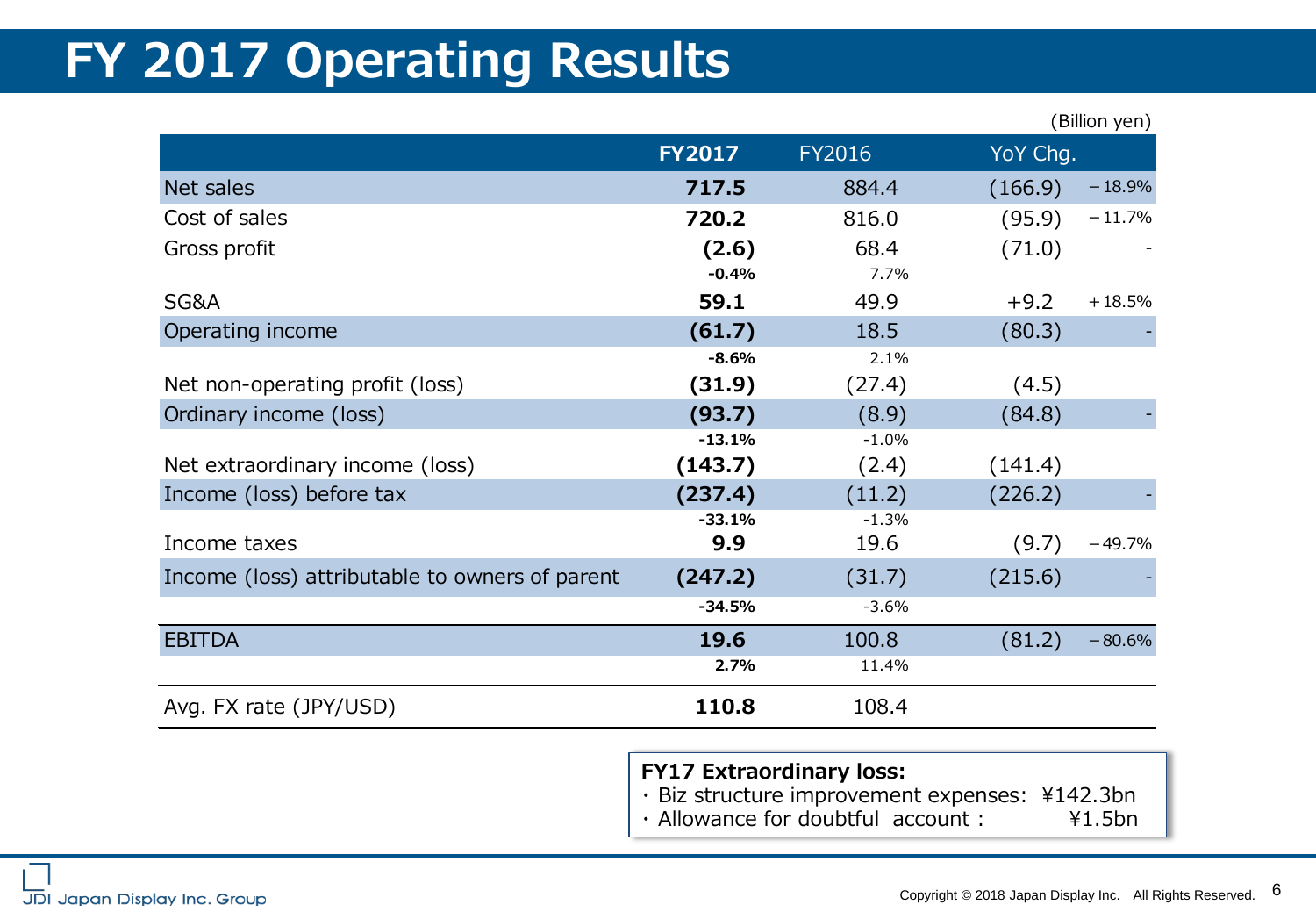## **Operating Income Change Factors**

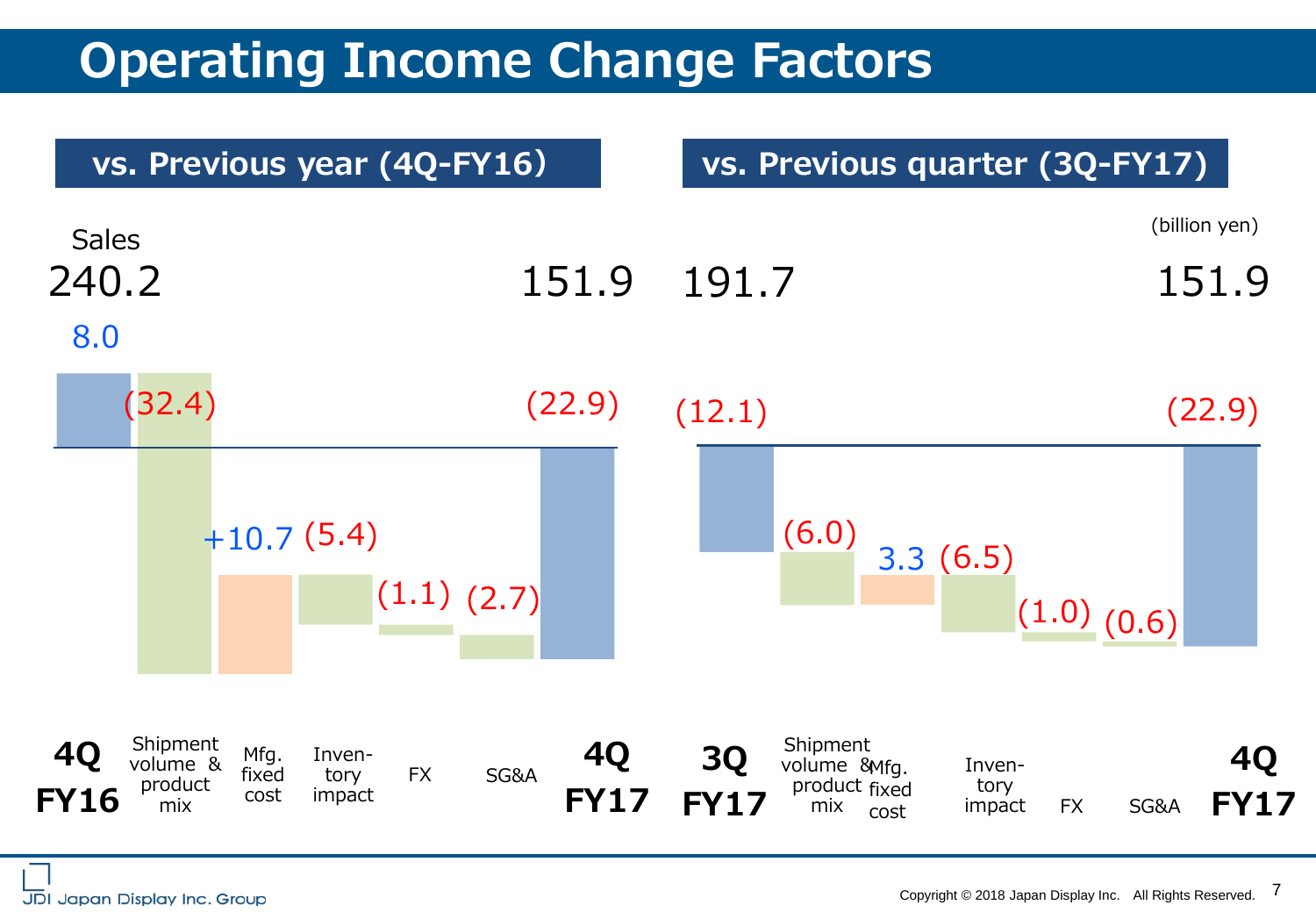## **Balance Sheet**

|                                |        |         | (Billion yen) |
|--------------------------------|--------|---------|---------------|
|                                | 3/2018 | 12/2017 | 3/2017        |
| Cash and deposits              | 80.9   | 60.4    | 82.2          |
| Accounts receivable            | 82.9   | 100.7   | 128.6         |
| Other receivables              | 42.8   | 62.7    | 92.0          |
| Inventories                    | 58.2   | 80.9    | 100.9         |
| <b>Others</b>                  | 6.4    | 7.8     | 14.4          |
| Total current assets           | 271.0  | 312.5   | 418.2         |
| Non-current assets             | 343.7  | 450.7   | 497.5         |
| <b>Total assets</b>            | 614.7  | 763.2   | 915.6         |
| Accounts payable               | 117.8  | 153.0   | 201.0         |
| Interest-bearing debt          | 188.1  | 164.4   | 135.2         |
| Advance receipts               | 128.3  | 136.0   | 179.4         |
| Other liabilities              | 98.5   | 79.9    | 72.9          |
| <b>Total liabilities</b>       | 532.6  | 533.3   | 588.5         |
| Total net assets               | 82.0   | 229.9   | 327.1         |
| Shareholders' equity ratio     | 13.1%  | 29.8%   | 35.5%         |
| Net debt                       | 107.2  | 104.0   | 53.0          |
| Merchandise and finished goods | 10     | 13      | 13            |
| Work in process                | 15     | 19      | 21            |
| Raw materials and supplies     | 8      | 7       | 7             |
| Days in inventory*             | 33     | 38      | 41            |

**Note:** Reflects 3rd-party allotment (¥35bn) implemented April 25; - Net assets: ¥110.7bn - Equity ratio: 17.8%

\*Days in inventory = Inventory / Cost of goods sold  $\times$  90days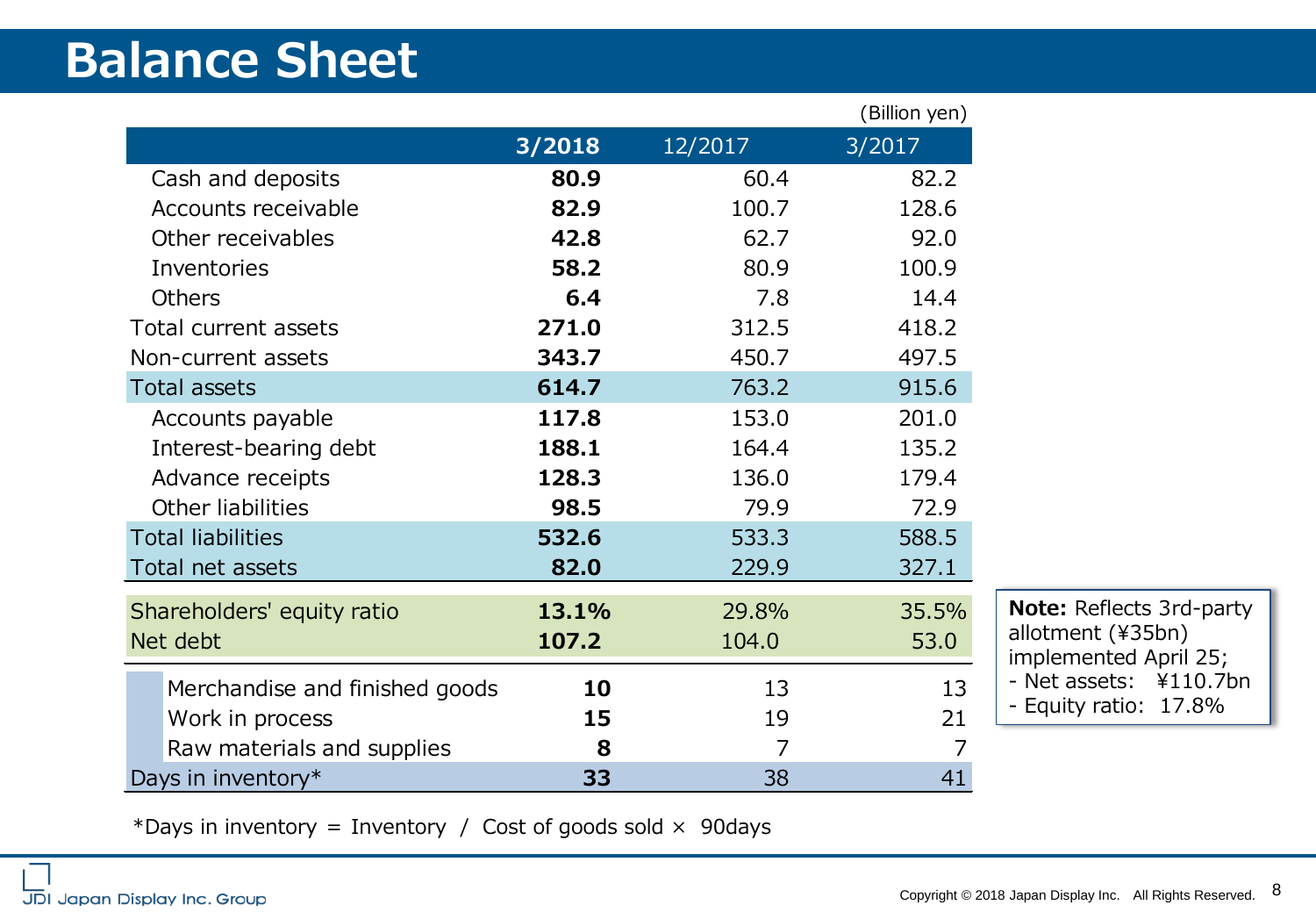## **Cash Flows**

### **■Financial Report: JGAAP**

(advance receipts are included in Operating CF)

|                                | <b>FY2017</b> | FY2016  |
|--------------------------------|---------------|---------|
| Income bef, income taxes       | (237.4)       | (11.2)  |
| Dep. & Amort.                  | 91.2          | 90.2    |
| Working capital <sup>(1)</sup> | 53.9          | (13.6)  |
| Advance receipts               | (51.1)        | 47.5    |
| Structural reform cost         | 142.3         | 0.0     |
| Other                          | 0.3           | (0.9)   |
| CF from operating activities   | (0.8)         | 112.0   |
| Acquisitions of P&E            | (49.5)        | (133.4) |
| Other                          | (3.7)         | (9.2)   |
| CF from investing activities   | (53.2)        | (142.6) |
| CF from financing activities   | 529           | 55.7    |
| Ending bal., cash & equiv.     | 80.9          | 82.2    |
| Free cash flow <sup>(2)</sup>  | (53.9)        | (30.6)  |

(1) Working capital =  $A/R$  + Inventories +  $A/P$  + Other receivables

(2) Free cash flow = CF from operating activities  $+$  CF from investing activities

### **■ Internal business administration**

(advance receipts are regarded as long-term liabilities & included in CF)

|                                | <b>FY2017</b> | FY2016  |
|--------------------------------|---------------|---------|
| Income bef. income taxes       | (237.4)       | (11.2)  |
| Dep. & Amort.                  | 91.2          | 90.2    |
| Working capital <sup>(1)</sup> | 53.9          | (13.6)  |
| Structural reform cost         | 142.3         | 0.0     |
| Other                          | 0.3           | (0.9)   |
| CF from operating activities   | 50.4          | 64.5    |
| Acquisitions of P&E            | (49.5)        | (133.4) |
| Other                          | (3.7)         | (9.2)   |
| CF from investing activities   | (53.2)        | (142.6) |
| Advance receipts               | (51.1)        | 47.5    |
| Other                          | 52.9          | 55.7    |
| CF from financing activities   | 1.8           | 103.2   |
| Ending bal., cash & equiv.     | 80.9          | 82.2    |
| Free cash flow (2)             | (2.8)         | (78.1)  |

**Note: JDI views "Advance receipts" as equivalent to longterm liabilities and manages them internally by situating them in cash flow from financing activities.**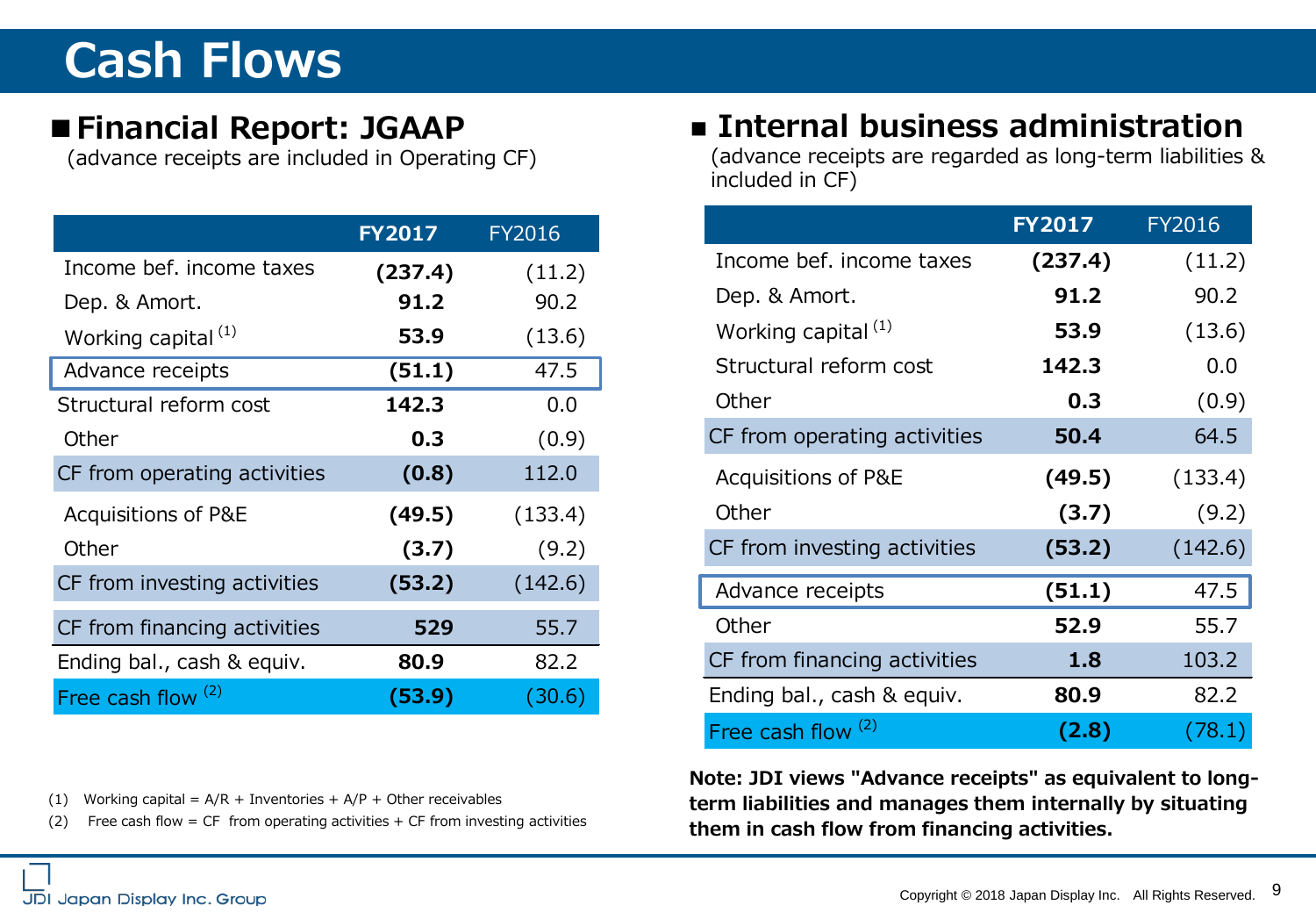### **Structural Reforms Results**

### **Structural reforms proceeded as planned. Contribution to operating profit improvement: approx. ¥50bn**

| <b>Reforms</b>                                                             | <b>Main Results</b>                                                                                                                                                                                                                                  | <b>Costs &amp; Effects</b>                                                    |  |
|----------------------------------------------------------------------------|------------------------------------------------------------------------------------------------------------------------------------------------------------------------------------------------------------------------------------------------------|-------------------------------------------------------------------------------|--|
| Partial shutdown of<br>Japan front-end line                                | Nomi Plant mfg shut down in Dec. 2017 (the plant will be used<br>by JOLED)                                                                                                                                                                           | <b>Structural reform</b><br>extraordinary losses                              |  |
| <b>Consolidation of</b><br><b>Overseas back-end</b><br><b>subsidiaries</b> | · Share transfer of back-end China sub. (Shenzhen JDI Inc.)<br>completed. Share transfer of another sub. is planned. Booked<br>loss on restructuring of subsidiaries = $415.5$ bn<br>· Back-end sub. (Nanox Philippines Inc.) mfg. line consolidated | 2.7<br>$1Q$ :<br>2Q:<br>13.8<br>3Q:<br>14.7<br>4Q:<br>111.1<br>FY17: ¥142.3bn |  |
| Write-down of<br>business & idle assets                                    | Plant etc. asset write-down = $4103.8$ bn                                                                                                                                                                                                            | <b>Benefits -</b>                                                             |  |
| OLED pilot line<br>integration                                             | Finished integrating development resources with Mobara                                                                                                                                                                                               | <b>Operating income</b><br><i>improvements</i><br>Non-cash (dep.):            |  |
| <b>Inventory valuation</b>                                                 | Valuation losses on retained stock                                                                                                                                                                                                                   | 420bn<br>Cash (labor cost, etc.):                                             |  |
| Personnel cuts,<br><b>Remuneration/salary</b><br>cuts                      | Workforce reductions:<br>Domestic approx. 300, overseas approx. 3,500                                                                                                                                                                                | ¥30bn<br>approx ¥50bn<br>Total: T                                             |  |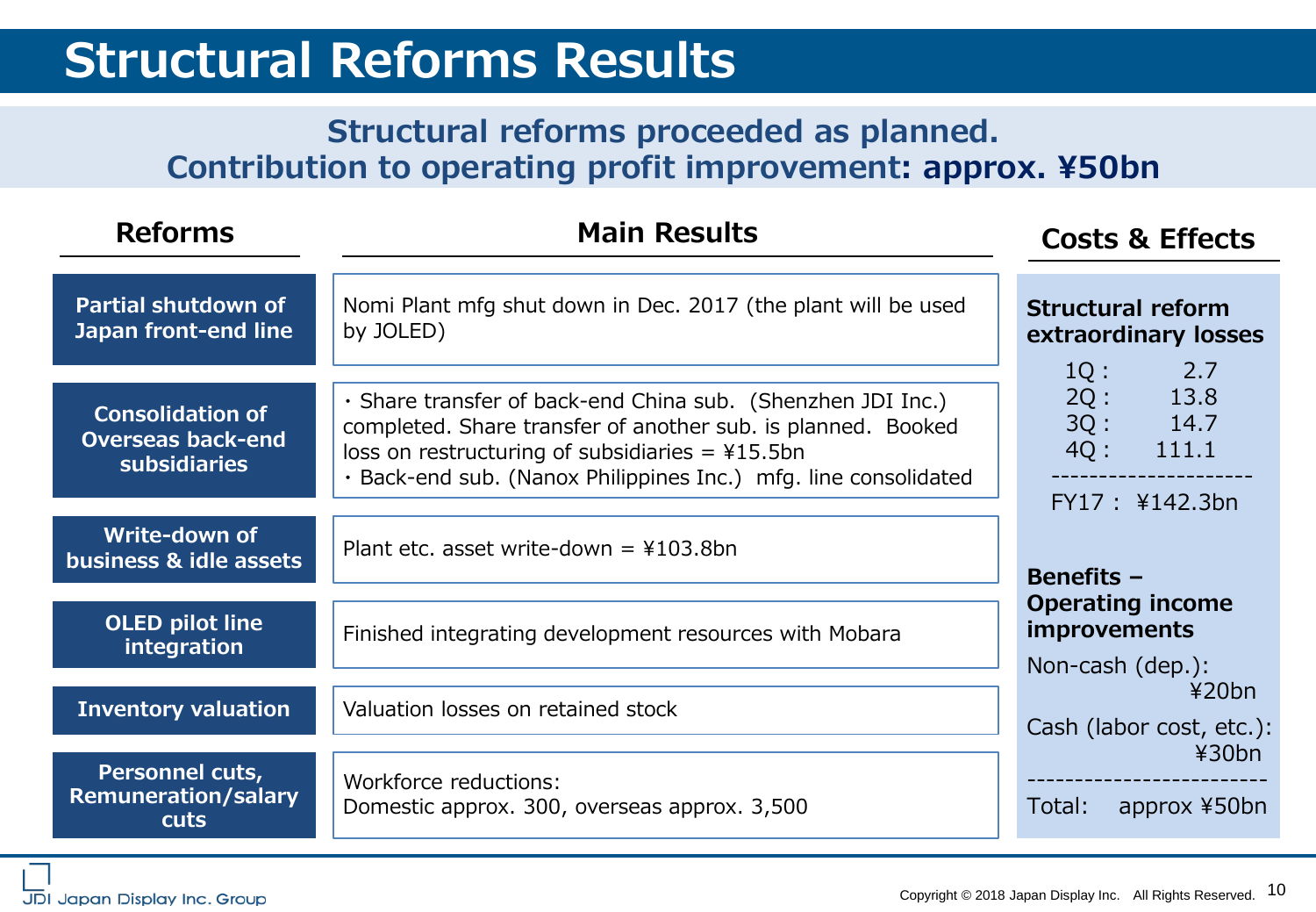## **FY 2018 Guidance**

- **1Q: Sales expected to fall approx. 30% QoQ; operating losses to shrink QoQ based on structural reforms lowering fixed costs & other cost improvements.**
- **Full-term sales to bottom in 1Q, sales jump in 2H to lift annual sales by 10-20%**
- **Higher sales & structural reform benefits to greatly improve FY18 operating income.**
- **Lower non-operating losses on reduced equity-method losses, non-op depreciation decline etc.; planning to achieve full-term positive net profit.**
- **Capex to slightly increase due to investment in FULL ACTIVE™ back-end mfg & capex slippage from FY17 (also some structural reform cost payments to appear in FY18)**

| (Billion yen)           | <b>FY16 Actual</b> | <b>FY17 Actual</b> | <b>FY18 Est.</b> |
|-------------------------|--------------------|--------------------|------------------|
| <b>Net sales</b>        | 884.4              | 717.5              | YoY up 10-20%    |
| <b>Operating income</b> | 18.5               | (61.7)             | OP Margin 2-3%   |
| <b>Depreciation</b>     | 90.2               | 91.2               | 54.0             |
| <b>R&amp;D Costs</b>    | 14.7               | 19.2               | 20.0             |
| Capex                   | 133.4              | 49.5               | 67.0             |
|                         |                    |                    |                  |

 $FY18 FX assumption: 1UD$ = JPY105$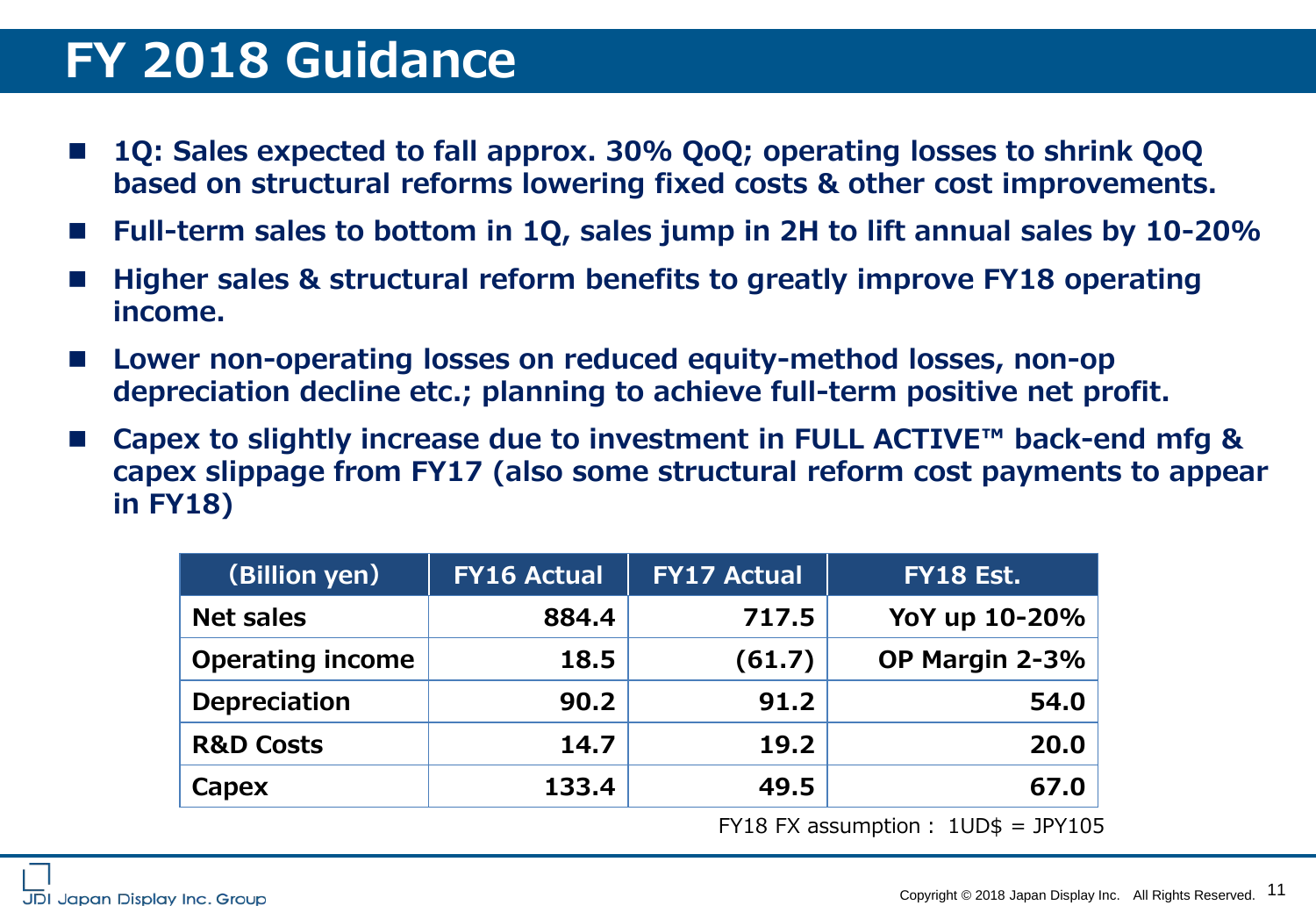# **Status of Business Reforms**

# **Nobuhiro Higashiiriki Chief Executive Officer & Chairman**



Copyright © 2018 Japan Display Inc. All Rights Reserved. 12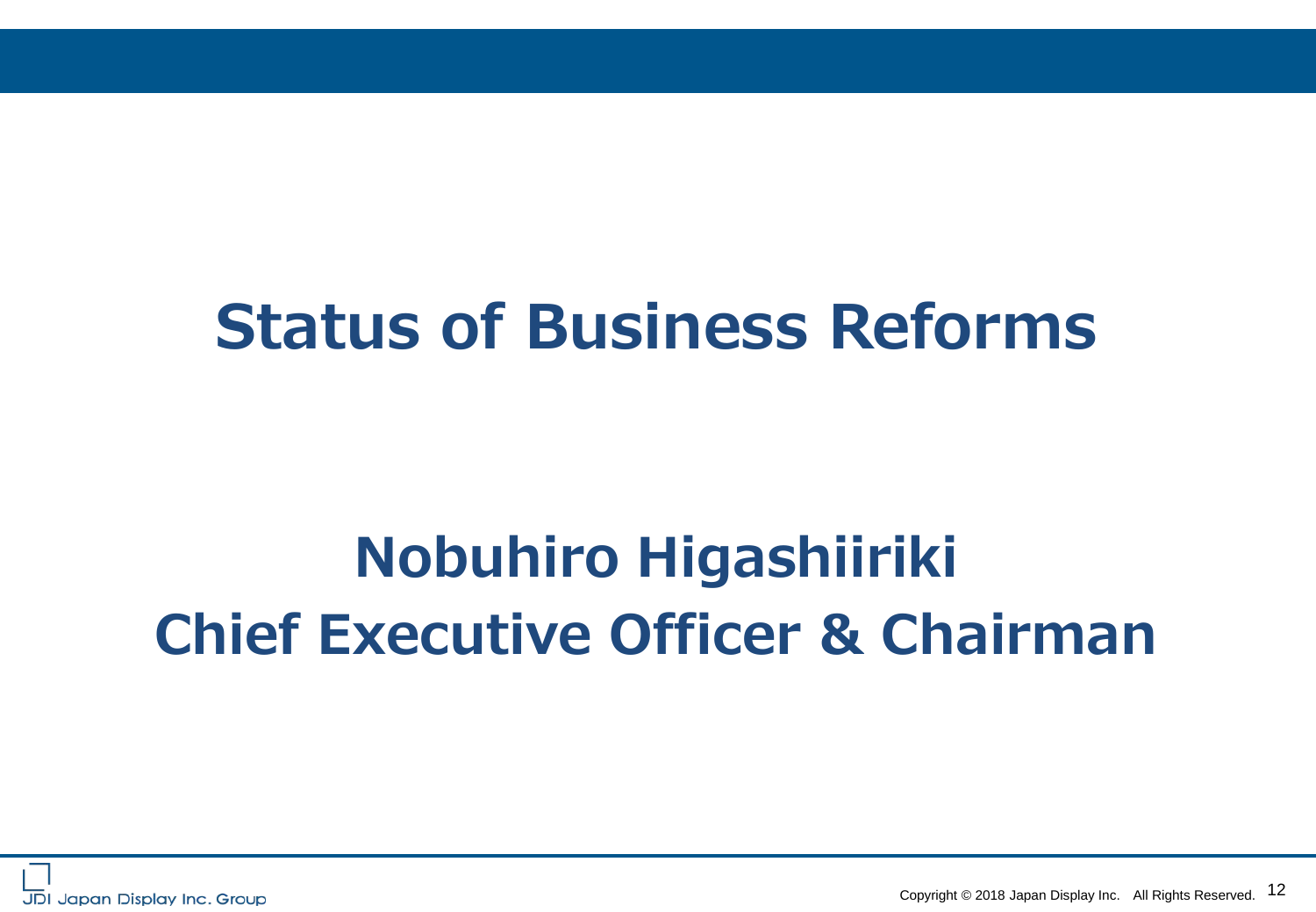### ■ Basic Policies of Business Reforms **(Aug. 9 2017 briefing)**

## ■ **FY 2017 Actions**

- **CFT\* 2017 earnings structure improvement actions**
- **Strengthened Mobile business**
- **Strengthened Growth businesses (Automotive & new business)**

## **FY 2018 Basic Policies**

\*CFT (Cross Functional Team): Created to develop and achieve company-wide business improvement activities.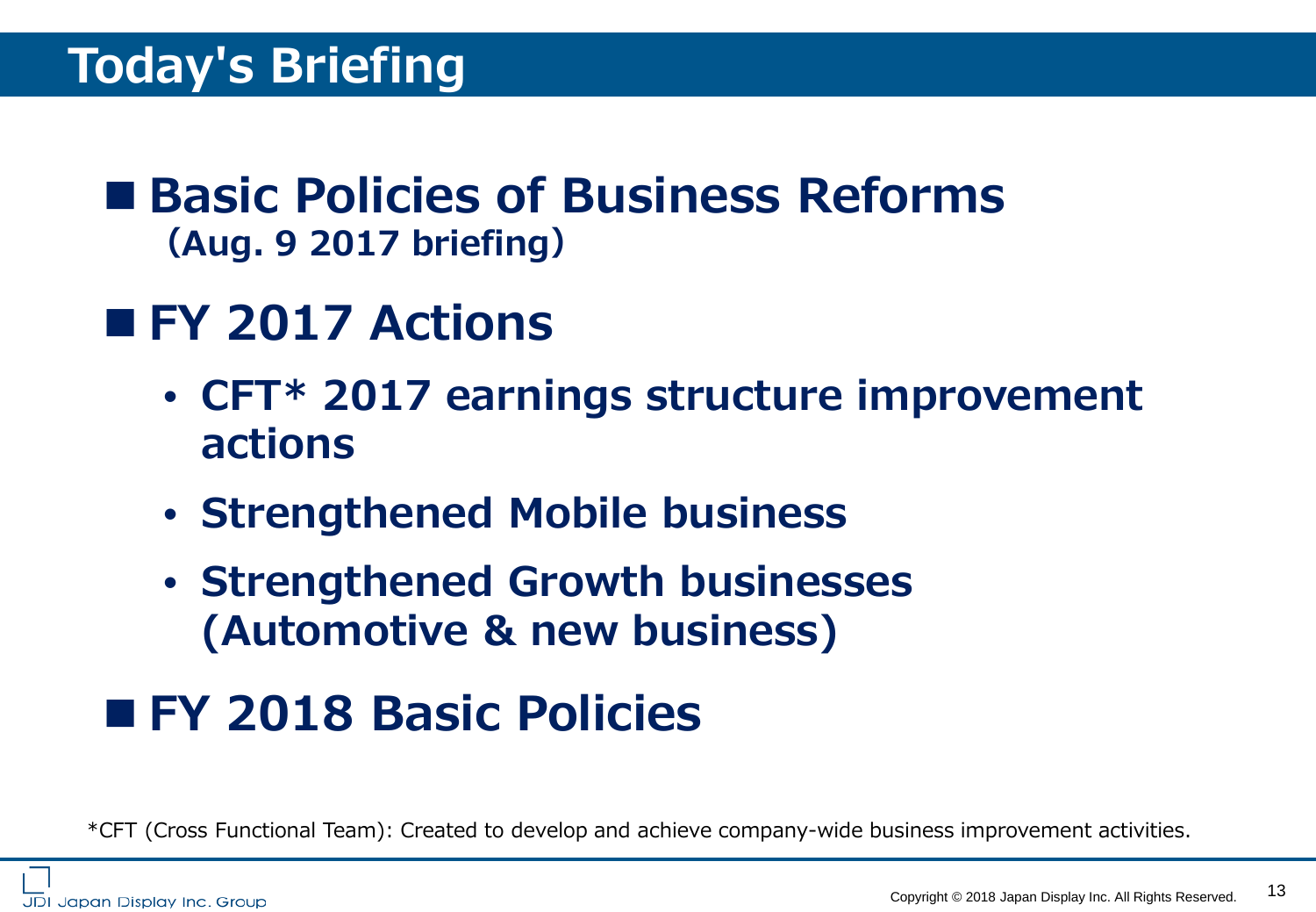### **Basic Policies of Business Reforms (Aug. 9, 2017 briefing)**

**End the downward business spiral based on "Scrap & Build" with nothing off limit**

## **Scrap & Build**

- **Structural & Financial Reform**
- **Drastic reform of earnings structure**
- **Shift resources to growth areas**
- **OLED mfg. technology & commercialization**

# **Generate sustainable earnings & free cash flow Founding of ″New JDI"**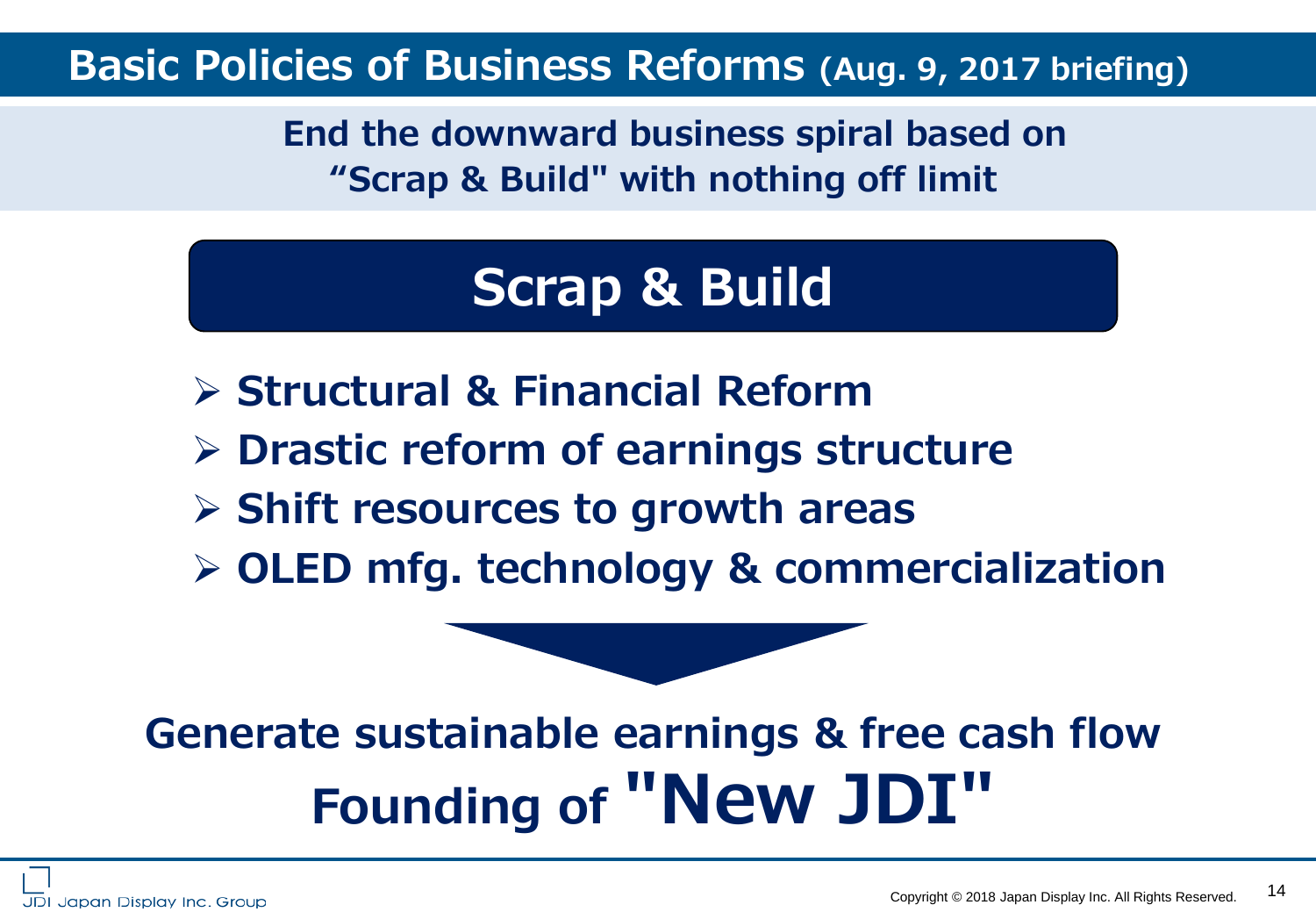## **FY 2017 Specific Actions**

### **Simultaneously moved on structural reform (scrap) & transforming earnings structure (build)**

### **Tough structural and financial reforms**

- **Cut fixed costs by ¥50bn, optimized excess mfg capacity**
- **Capital procurement of ¥55bn from 3rd-party allotment & Nomi plant transfer**

### **CFT 2017 earnings structure improvement actions**

- **Operating income improvement impact: ¥20bn** (vs. company internal plan)
- **Global strategy enhancement: Created technology strategy dept. & global marketing strategy dept.**

#### **Shift of resources to growth areas**

- **Strengthened Automotive/Industrial devices & new business**
- **Introduced market-specific in-house company system**

### **Development Verification of OLED for mass mfg**

 **Evaporation OLED tech. verified & printing OLED mass mfg. tech. established Actions taken for strategic global alliance (to be continued in FY 2018)**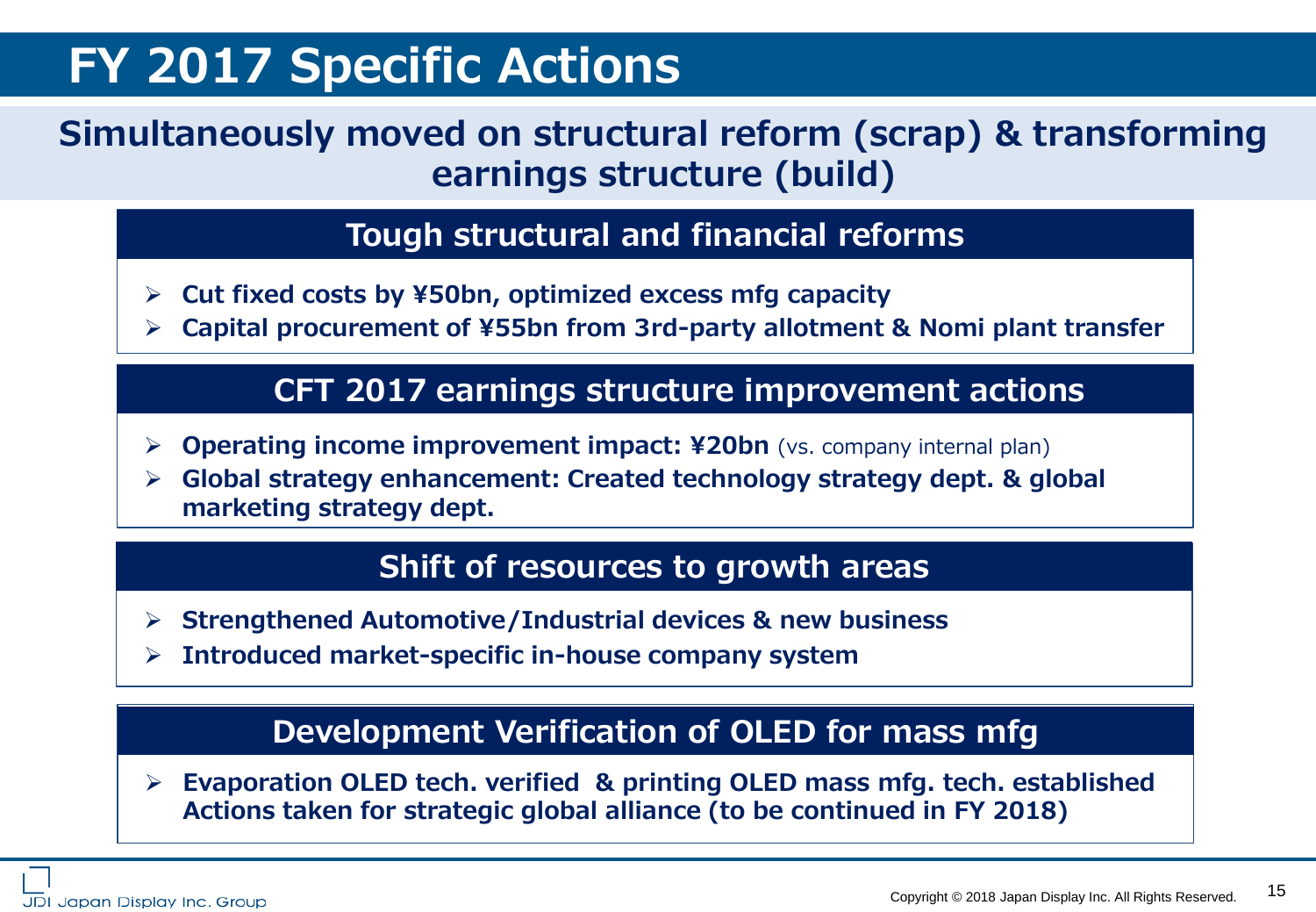**FY17 Action: CFT 2017 Earnings Reform Actions**

### **CFT (Cross Functional Team) 2017 actions enabled major cost cuts**

**Organized 11 CFTs directly concerned with business issues**

- **1. Organizational streamlining**
- **2. Inventory reduction**
- **3. Cash flow mgmt**
- **4. Sales reforms**
- **5. Productivity improvement**
- **6. Procurement cost reductions**
- **7. Product development reforms**
- **8. Marketing improvement**
- **9. Brand value improvement**
- **10. Product quality reforms**
- **11. Indirect cost reductions**



 **down 20%**

JDI Japan Display Inc. Group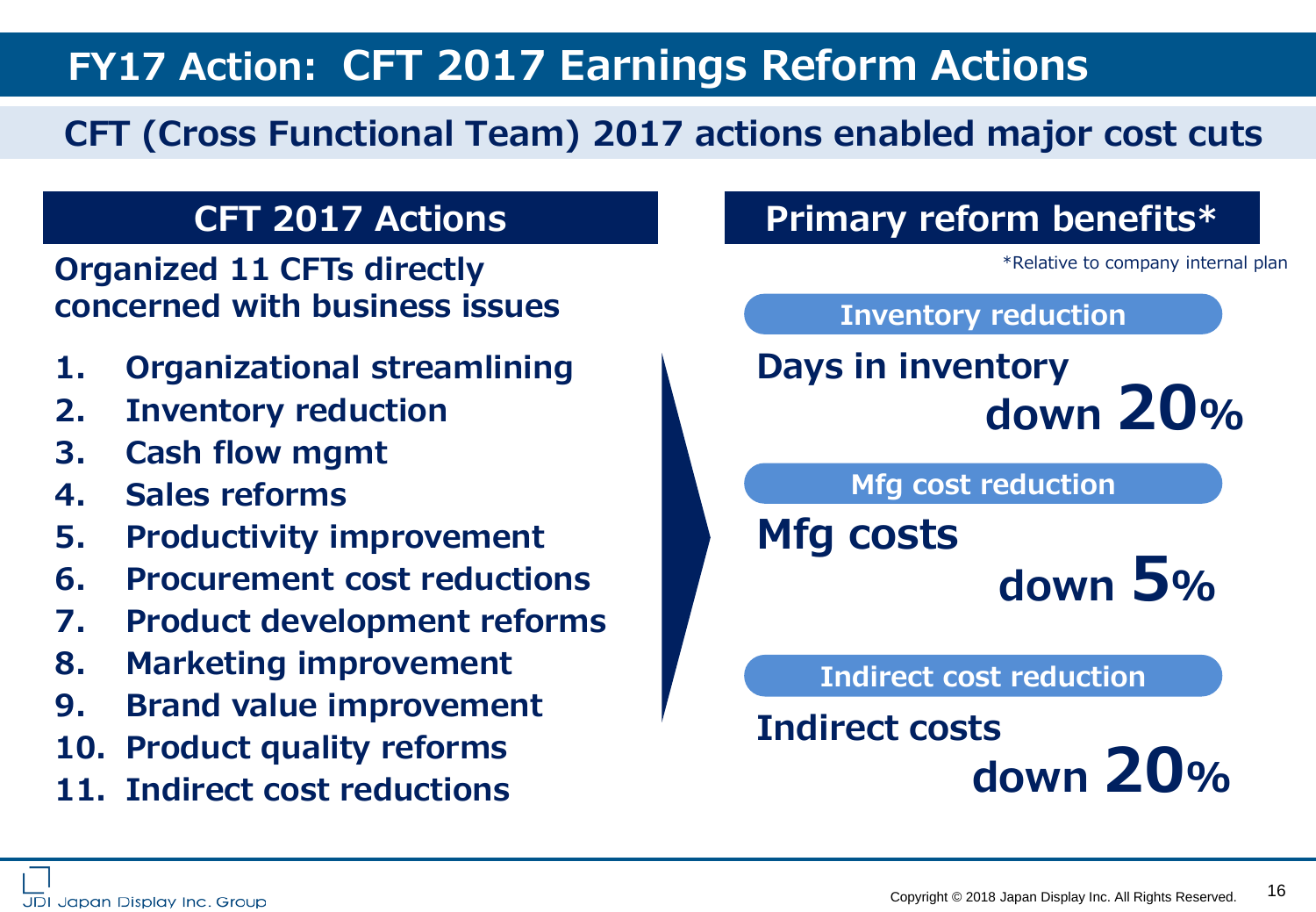### **FY17 Action: Strengthened Mobile Business**

**Launch of FULL ACTIVE™ & evaporation OLED development proceeded as planned**

**Steady launch of FULL ACTIVE™**



**FULL ACTIVE™ Quick ramp-up**

**LCD Innovation (incl. cooperation with supply chain)**

**Evaporation OLED Development verification Completed**

**⇒ Next: establishing mass mfg. technology <sup>2017</sup>** <sup>2018</sup>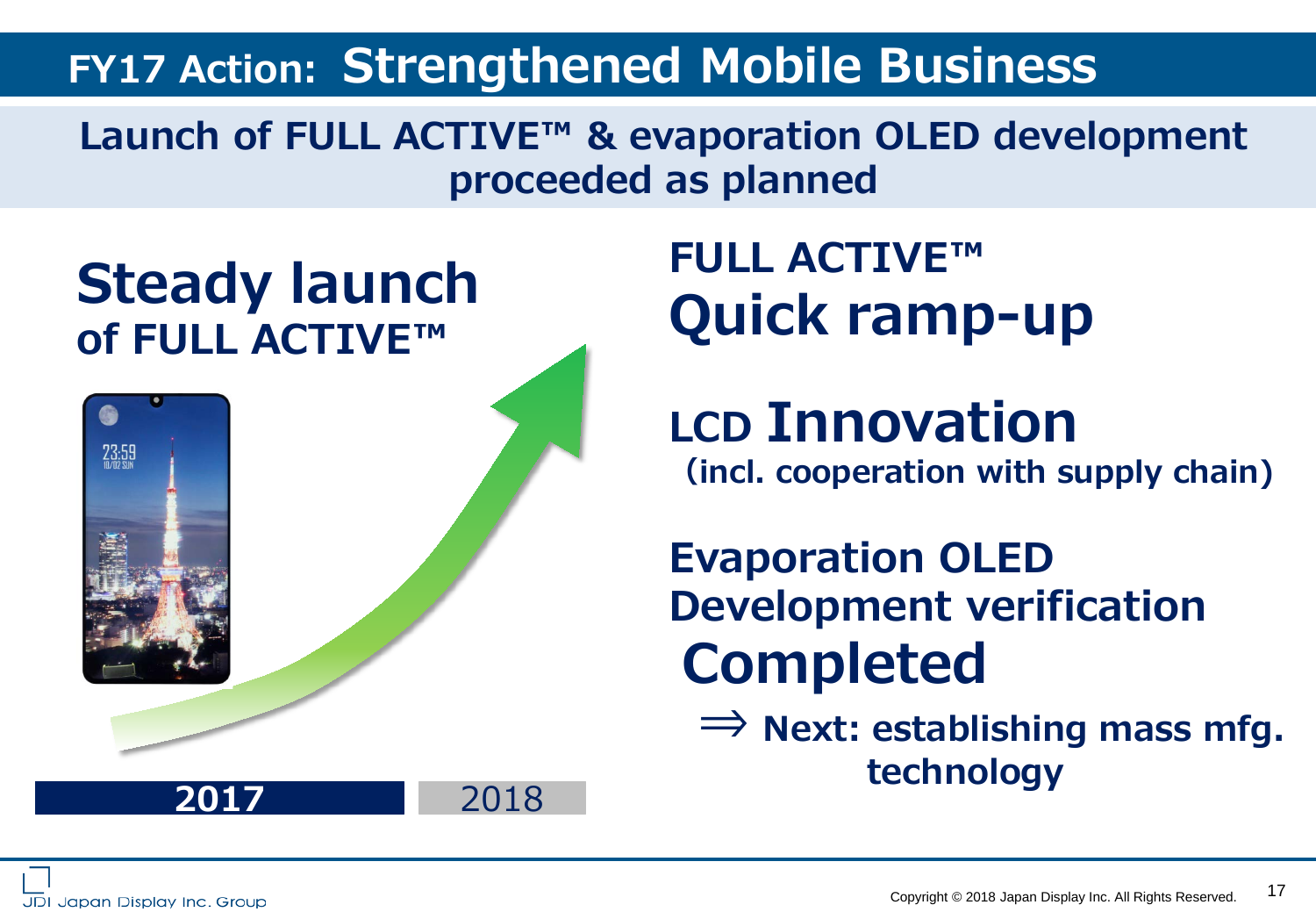### **FY17 Action: Strengthened Automotive Business**

### **Automotive display biz expanded further by injecting more resources**

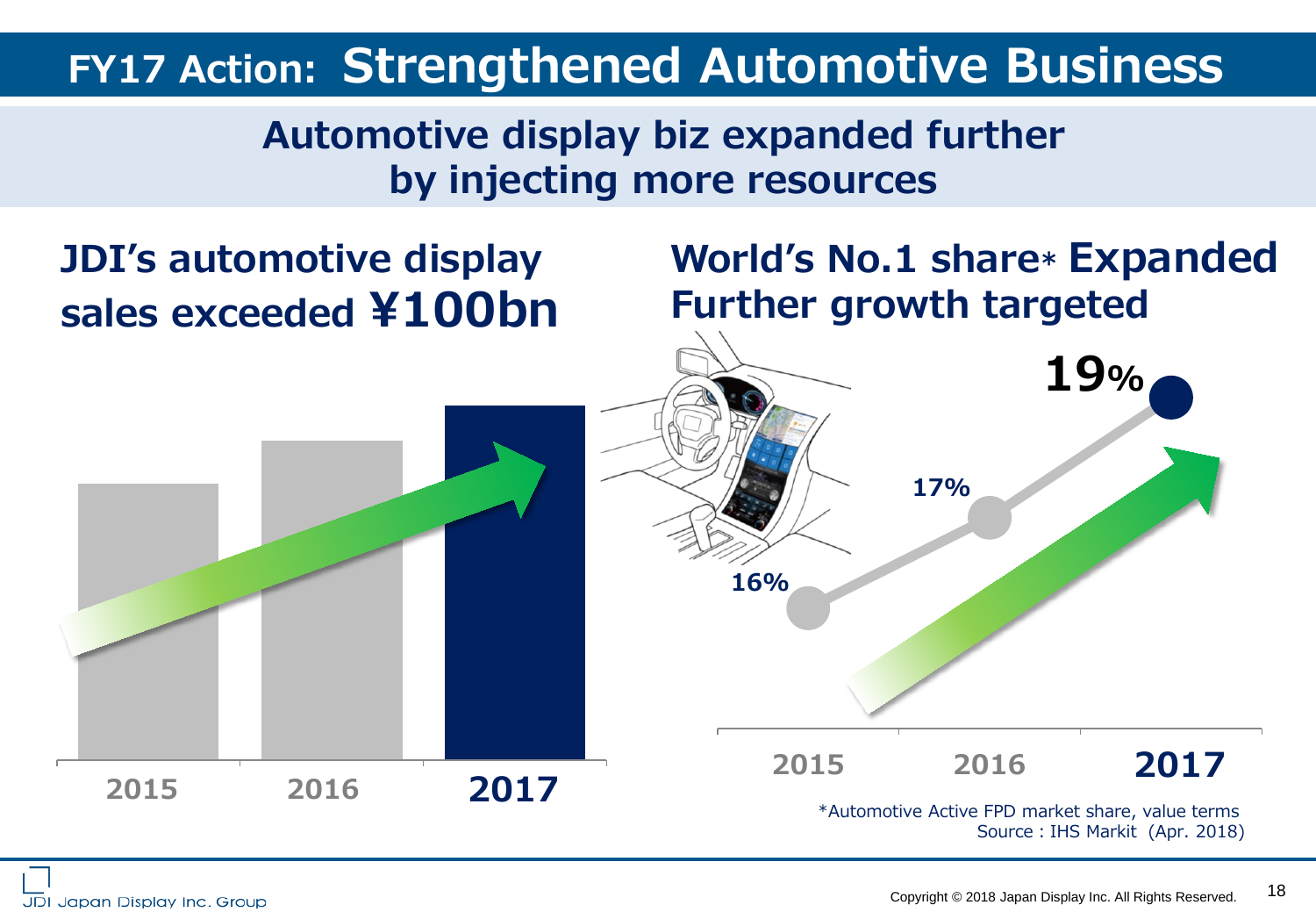## **FY17 Action: Strengthened New Business**

**Larger new product sales & rebuilding organization of new biz**

## **Wearables Sales up 100%(vs. FY2016)**



**High resolution LCD**

**Market Launch**

### **New Framework to enhance new business**

**Aiming to not only make products but also create markets**

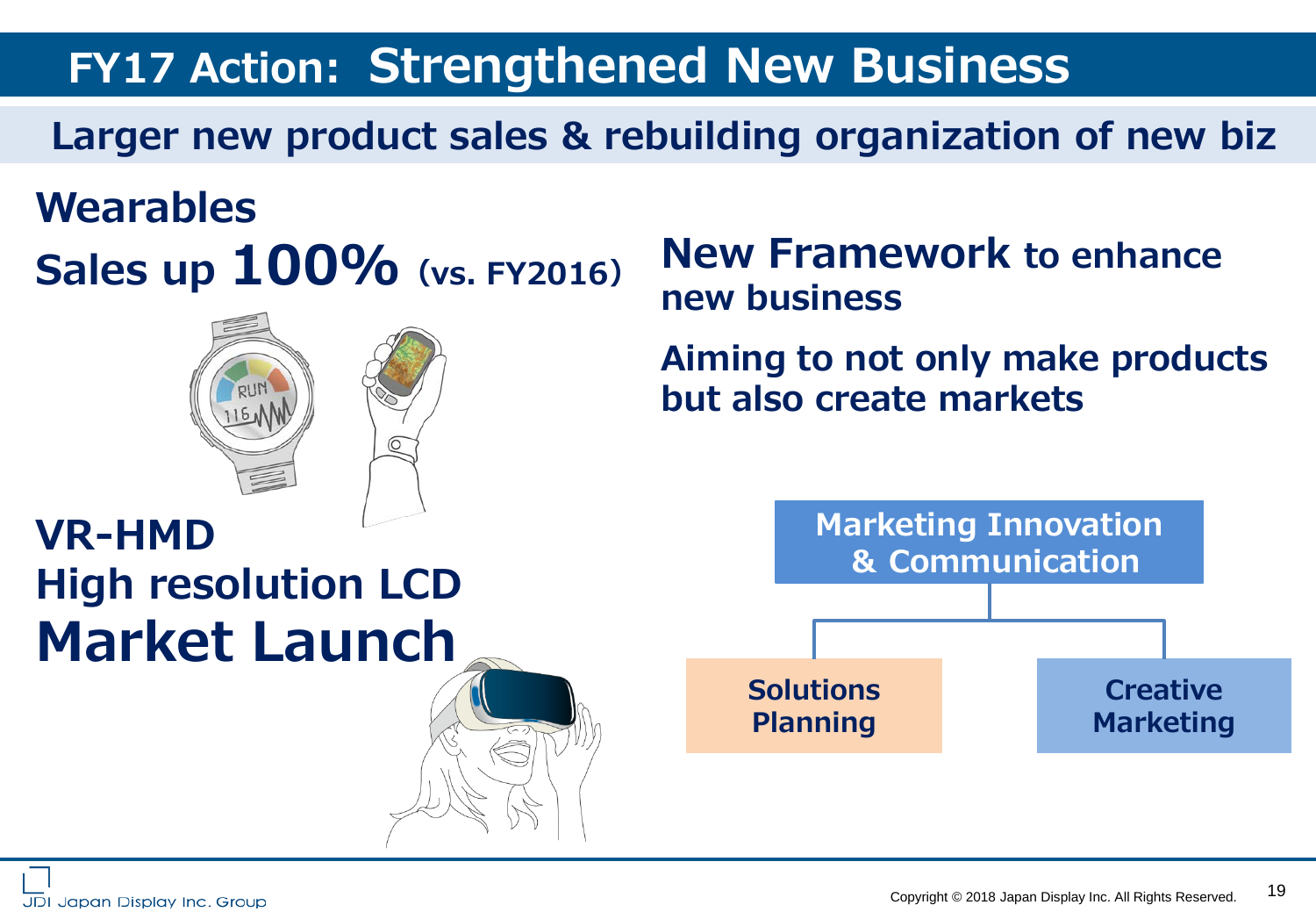### **FY 2018 Basic Policies**

### **Become profit-making company thru further earnings structural reforms & accelerated growth strategies**

**Sales (YoY)**

**up 10-20%**



**Boost Mobile biz competitiveness**

- 
- **<b>• Ramp up FULL ACTIVE™**<br> **Further enhancement of LCD (incl. cooperation with supply chain)**

### **Accelerate earnings structural reform**

- **CFT 2018 Actions**
- **Commitment mgmt**
- **Improve global sales operations**
- **Shift resources to growth areas**
	- **・ Strengthen Auto/industrial & new biz**
	- **・ Fully realize joint cooperation with JOLED (JOLED: development/mfg., JDI: sales)** 
		- **Secure evaporation OLED mass mfg. technology**

**FY 2018 Goals**

**Net income**

**Black**

**OPM**

**2-3%**